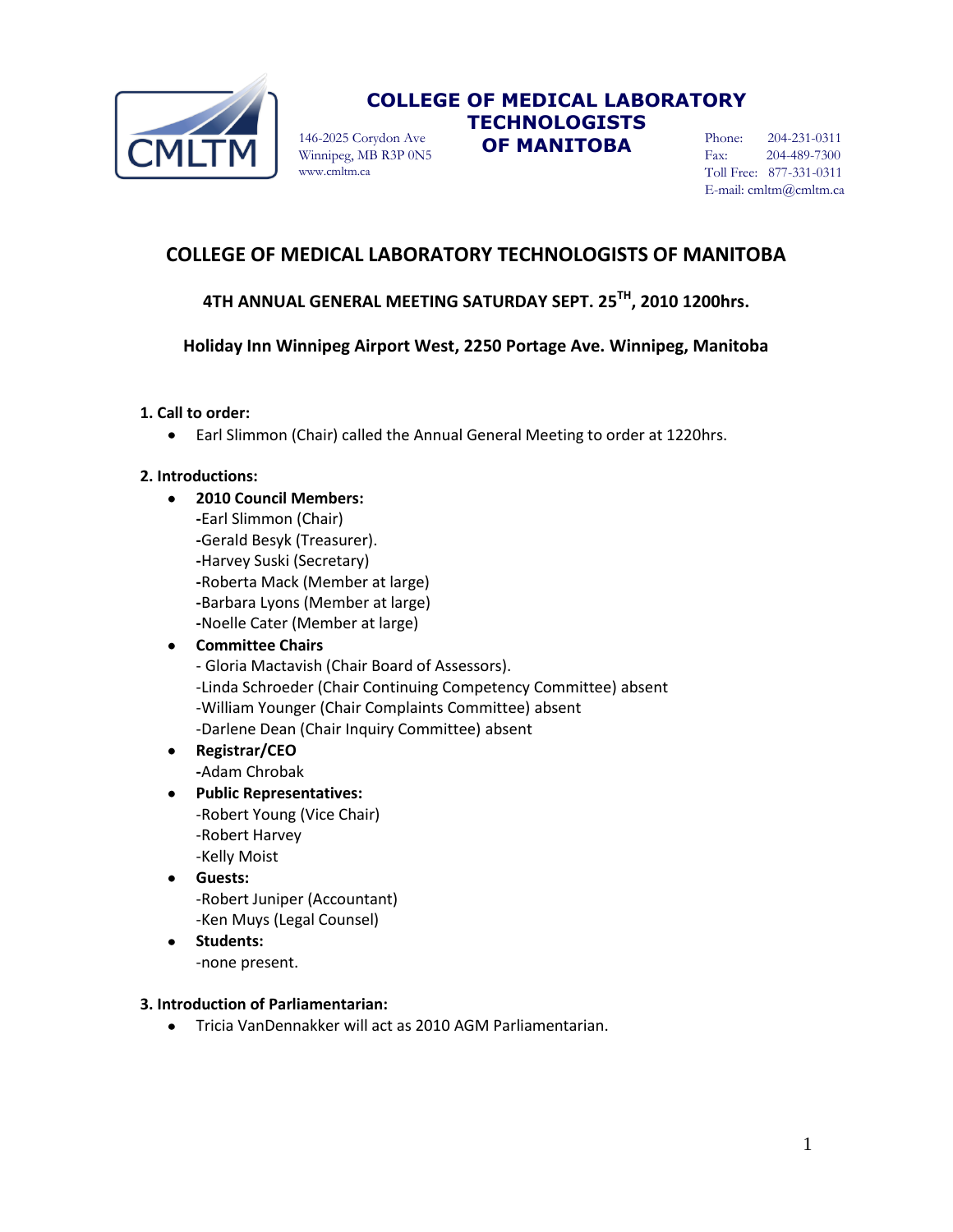### **4. Introduction of Scrutineers:**

- Public representatives (Kelly Moist, Robert Harvey and Robert Young) will carry out scrutineer duties.
- A CMLTM member count conducted by the scrutineers recognized 72 members in attendance which meets the quorum requirement.

## **5. Chair's Address:**

Earl Slimmon's address contained the following points: -Purpose of the College. -The hiring of a new Registrar.

-The relocating of the College office.

-Updating and improving the College information system to meet the requirements of CIHI and the Office of the Fairness Commissioner.

-Continuing Competency audit commencing in 2012.

-Current review of College By-Laws and Policies.

-Future implementation of College Newsletter.

-College's responsibility to inform the public of the presence and purpose of CMLTM. -Time, energy and financial requirements of the College to meet the responsibilities.

-CMLTM requires new members for future Council and College positions.

-Earl Slimmon reminded members College meeting are open to members.

-Earl Slimmon thanked all College Council and Committee members for their hard work and commitment.

### **6. 2009 Annual General Meeting Minutes:**

• 2009 AGM minutes were approved by Council.

# **7. 2009 Annual Report Questions:**

Earl Slimmon presented the report. There was discussion.

### **A member recount conducted due to late arrivals verified 72 voting members present.**

### **8. Consideration of 2011 Budget:**

 Gerald Besyk reported and presented 2011 budget for approval. There was discussion. **Motion 10-27:** Gerald Besyk/Harvey Suski Be it moved that the CMLTM proposed budget for 2011 be approved as circulated. In favor: 61 Opposed: 10 Abstained: 1 **CARRIED**

## **A recess was called by Earl Slimmon for Lunch. A member recount after Lunch verified 73 voting members present.**

# **9. Appointment of Auditor:**

 **Motion 10-28:** Gerald Besyk/Karen Stephens Be it moved that PKBW Chartered Accountants & Business Advisors be appointed as the Auditors for the CMLTM for the 2010 financial year. **CARRIED UNANIMOUSLY.**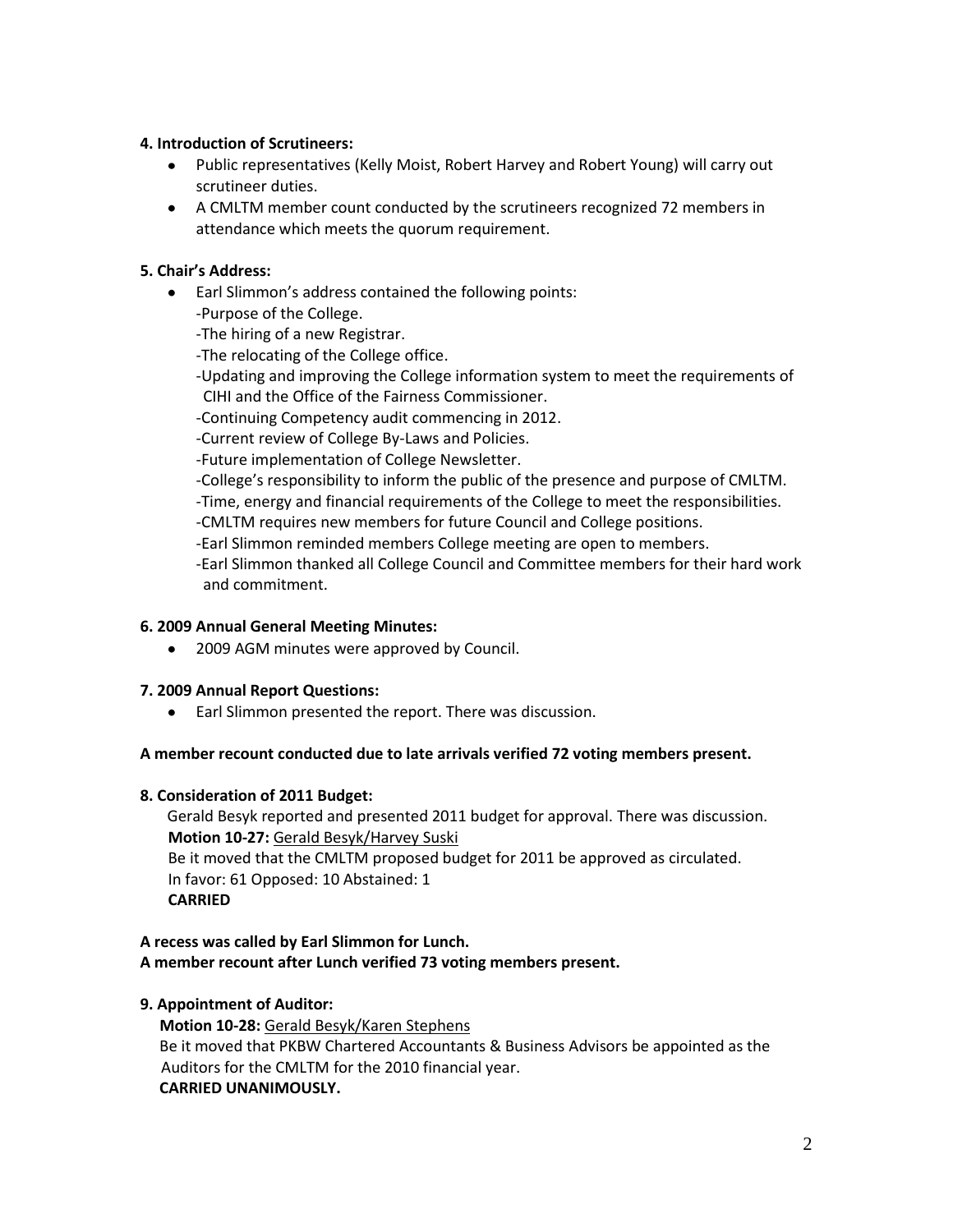### **10. NOMINATION COMMITTEE REPORT:**

• Barbara Lyons made the following report: -Call for nominations for 3 vacant seats mailed out in April. Nomination deadline for submission was extended due to CMLTM office move. -Vacant seat distribution was 2 urban (district 1) and 1 rural (district 2). -Three nominations of two year terms were received by the deadline, therefore no mail out ballots were required. -Noelle Cater and Jackie Tower were elected by acclamation for division 1. -Barbara Lyons was elected by acclamation for division 2. -Barbara Lyons encouraged all members to let their name stand for nomination so they can participate in the decision making processes of the College. -Barbara Lyons congratulated the new Council members and thanked Adam Chrobak (Registrar), Council and Committee members for their hard work and dedication.

### **11. Consideration of proposed By-Law changes:**

### **11.1 Motion 10-29: Carol Green/Helen Connelly**

Be it moved that CMLTM By-Law Article III Fees Section 1.2c which currently states "a re-registration fee" be amended to read: "a reinstatement of registration fee". **CARRIED UNANIMOUSLY.**

### **11.2 Motion 10-30 Barbara Lyons/Gloria Mactavish**

Be it moved that CMLTM By-Law Article III: Fees Section 1.6a) be amended with the addition of the statement: "a late fee of 20% of the annual fee will be assessed." In Favor: 72, Opposed: 0, Abstained: 1 **CARRIED**

#### **11.3 Motion 10-31 Diane Duttchen/Aleita Bernshine**

Be it moved that CMLTM By-Law Article III: Fees, Section 1.6b) which currently states: "upon receipt of the annual fee, the Registrar shall consider the individual as being in good standing with the College."

Be amended to read:

"upon receipt of the annual fee plus a late fee of 20% of the annual fee, the Registrar shall consider the individual as being in good standing with the College." **CARRIED UNANIMOUSLY.**

### **11.4 Motion 10-32 Aleita Bernshine/Diane Duttchen**

Be it moved that CMLTM By-Law Article III: Fees Section 1.7a) which currently states: "to be reinstated the person shall pay the current year's annual fee plus a late penalty fee of 20% of the full year's annual fee."

Be amended to read:

"to be reinstated the person shall pay the current year's annual fee plus a reinstatement of registration fee of \$100.00."

In Favor: 70, Opposed: 3, Abstained: 0

### **CARRIED**